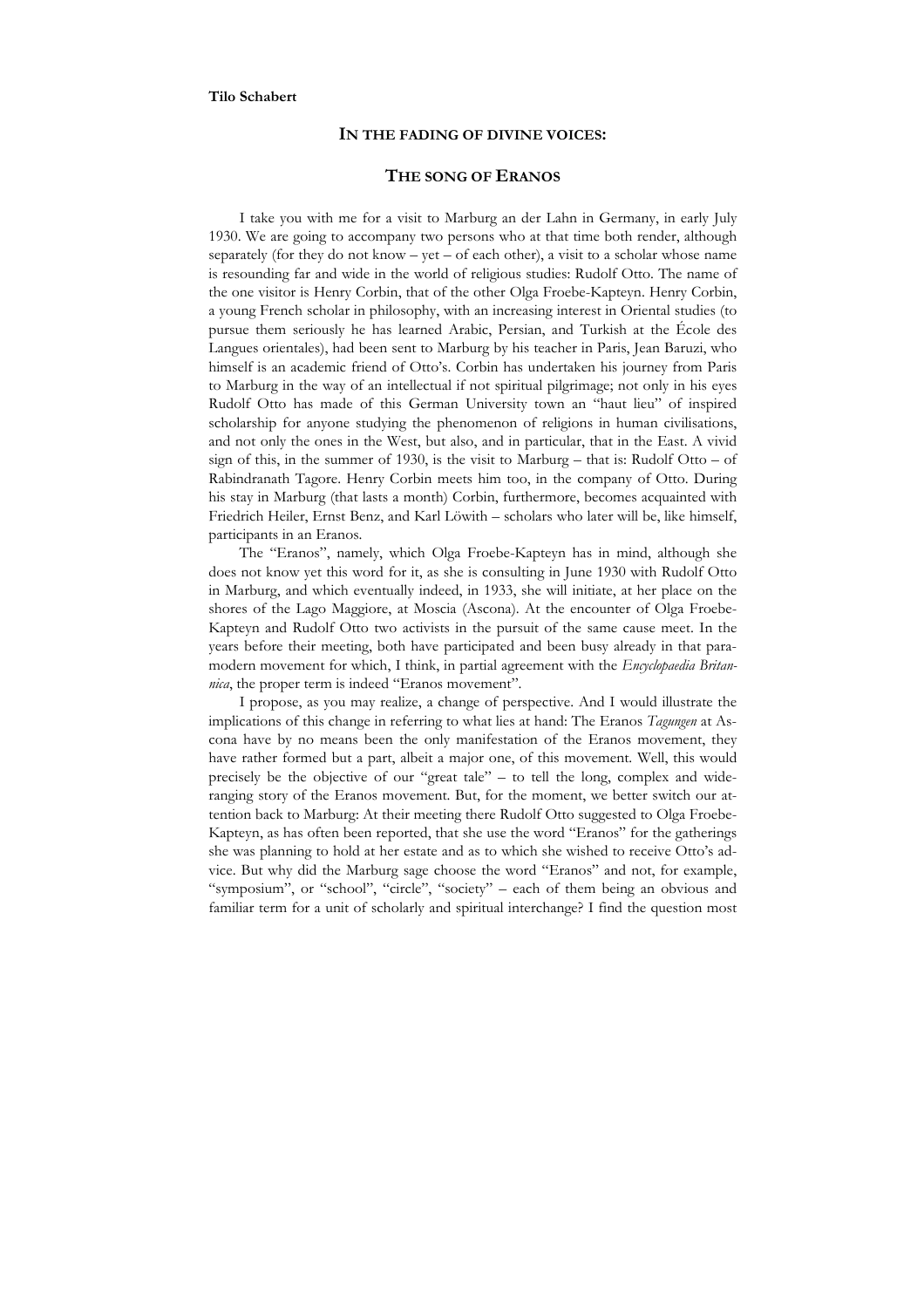### 2 TILO SCHABERT

intriguing, for it leads us to think of a chapter in the story of the Eranos movement of which I believe that it could explain much of the dynamics of the movement but which as yet has not at all been recognized as such a chapter in such a story.

Consider: In 1876 an *Eranos Vindobenensis* is founded, an association in Vienna devoted to the culture of Classical Antiquity; in 1896 a journal in the field of classical studies is launched in Uppsala, Sweden, unter the title *Eranos. Acta philologica Suecana*. Concerning religious studies, we associate of course with Uppsala the name of Nathan Söderblom who as professor in the School of Theology at the University there (and concurrently at the University of Leipzig) led a theological revival in Sweden and greatly enhanced the comparative study of religions, with a particular emphasis on non-Christian religions. Rudolf Otto and Nathan Söderblom know each other since 1900. Was "Eranos" a word never pronounced in their conversations? A titillating question. Consider further: In 1904 Adolf Deißmann and Albrecht Dietrich set up in Heidelberg a circle for the discussion of religious themes among scholars of different disciplines. They give to this circle the name of "Eranos". Albrecht Dietrich, besides, was a friend of Deißmann's – from Marburg. In 1924 a *Festschrift* appears in honour of the Austrian writer Hugo von Hofmannsthal. Its title: ERANOS.

Tell me: Do you not think, too, that there seem to be curious coincidences? I cannot help but let the forces of my scholarly imagination run. What might they find? I dare to conjecture, in order to reach out for goals of our quest whereto we should direct it. Rudolf Otto suggested to Olga Froebe-Kapteyn the word "Eranos" because he himself had the word very much in his mind. He lived mentally in an Eranos epoch – as did others.

Hölderlin, Schelling and Hegel, for instance. Young scholars in Tübingen. Their thoughts shivered under the coldness of the world which humans now possessed. For it appeared to consist but of physical bodies functioning mechanically for the totally obscure purpose of a universal machinery. And it shocked, utterly, hurtfully, by the silence which it bore, manifesting but signals which did not speak, codes which did not illuminate, sounds which did not ring. To the world which they owned humans were but strangers. And the logic of this world couldn't be more unforthcoming, more dismissive: Machines are there to be operated, and certainly are not meant to participate in a communicative interpenetration of living beings and things within a common cosmos. What a fate seemed to have befallen humankind after its millenial leap! Hölderlin, Schelling and Hegel wondered – and diagnosed. They were flying high. For they aspired not only to explain but also to heal the estrangement of human beings from their world. *Die jetzige Physik*, modern physics, they sharply stated, couldn't satisfy *einen schöpferischen Geist*, a creative mind. And the modern state was in their view something purely mechanical, putting free people under the management *eines mechanischen Räderwerks*, of a mechanical wheelwork. But this of course *it should not be* – the modern state had therefore to be superseded.

To discuss and to diagnose together their age in this way the three scholars and friends had come together again, in 1795, in 1796. But now, while still adhering to the political project of modernity, they rather aimed at elaborating a new philosophical and religious project in reponse to what they felt to be the great and indeed inacceptable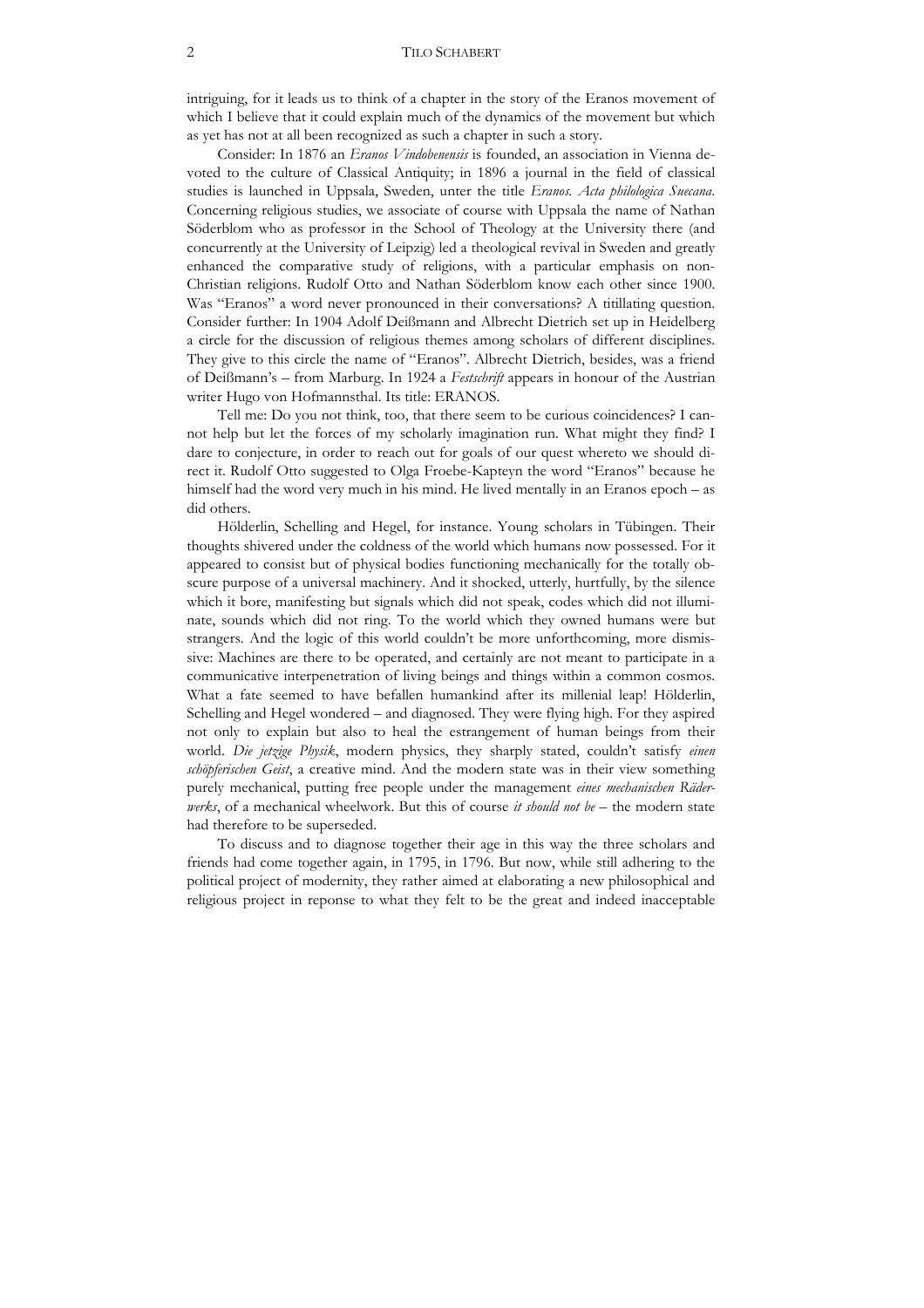loss in the condition of human life under the premises of modernity: life had become terribly cold. This common project of Hölderlin, Schelling and Hegel has become known under the title *Das Älteste Systemprogramm des Deutschen Idealismus* – The Oldest/Earliest Program for the System of German Idealism. It formulates a number of intentions and I would suggest that we take these intentions as our guides on our further way of exploration. For they will lead us into spaces of thought where we shall begin to be able to recognize the physiognomy of the Eranos epoch.

Hölderlin, Schelling and Hegel, then, proclaimed: First, an absolute freedom of all minds – an *absolute Freiheit aller Geister*. Secondly, a supremacy of beauty – of the *Idee der Schönheit* – in all matters of thought; reason has to be understood in this greater platonic sense (and let us not forget this reference to Plato), for beauty only *vereinigt alle*, brings all human beings together unto a community. Thirdly, a re-emergence of poetry now "at the end" as what it had been "at the beginning" – *Lehrerin der Menschheit*, teacher of humankind. Fourthly (and let us particularly take note of this intention), a *Monotheismus der Vernuft und des Herzens*, a monotheism of reason and heart, and a *Polytheismus der Einbildungskraft und der Kunst*, a polytheism of imagination and art; for everyone, and especially the philospher, was held by the authors of the *Systemprogramm* to be in need of a *sinnliche Religion*, a religion sensually felt. Fifthly, *eine neue Mythologie*, a new mythology, which will have to be a *Mythologie der Vernunft*, a mythology of reason.

The *Systemprogramm*, undoubtedly, calls for a thoroughgoing interpretation. It represents a challenging case for the hermeneutical art. For our purpose here, however, we would go astray, if we would preoccupy us now with attempting to decipher all what the *Systemprogramm* says. Due to its apodictic style, we have in any case not missed the importance of these expressions in its construction: absolute freedom of all minds, supremacy of poetry, monotheism of reason and heart, polytheism of imagination and art, religion sensually felt, new mythology, mythology of reason. What I would rather propose is to listen to one auf the authors of the Systemprogramm, to Friedrich Hölderlin lending his own poetical art to an expression of the intentions which he had once abstractly formulated, with his two other philosopher-friends, by the *Systemprogramm*.

I have chosen two texts of Höderlin's. The first is a poem, dating from the period 1796-1799, hence from a time not far removed from the moment the *Systemprogramm* was composed. With this poem, Hölderlin evoked a jubilant life in a divinely tended garden of the world which apparently has gone forever:

> Da ich ein Knabe war, Rettet' ein Gott mich oft Vom Geschrei und der Rute der Menschen Da spielt ich sicher und gut Mit den Blumen des Hains, Und die Lüftchen des Himmels Spielten mit mir.

> > Und wie du das Herz Der Pflanzen erfreust Wenn sie entgegen dir Die zarten Arme strecken,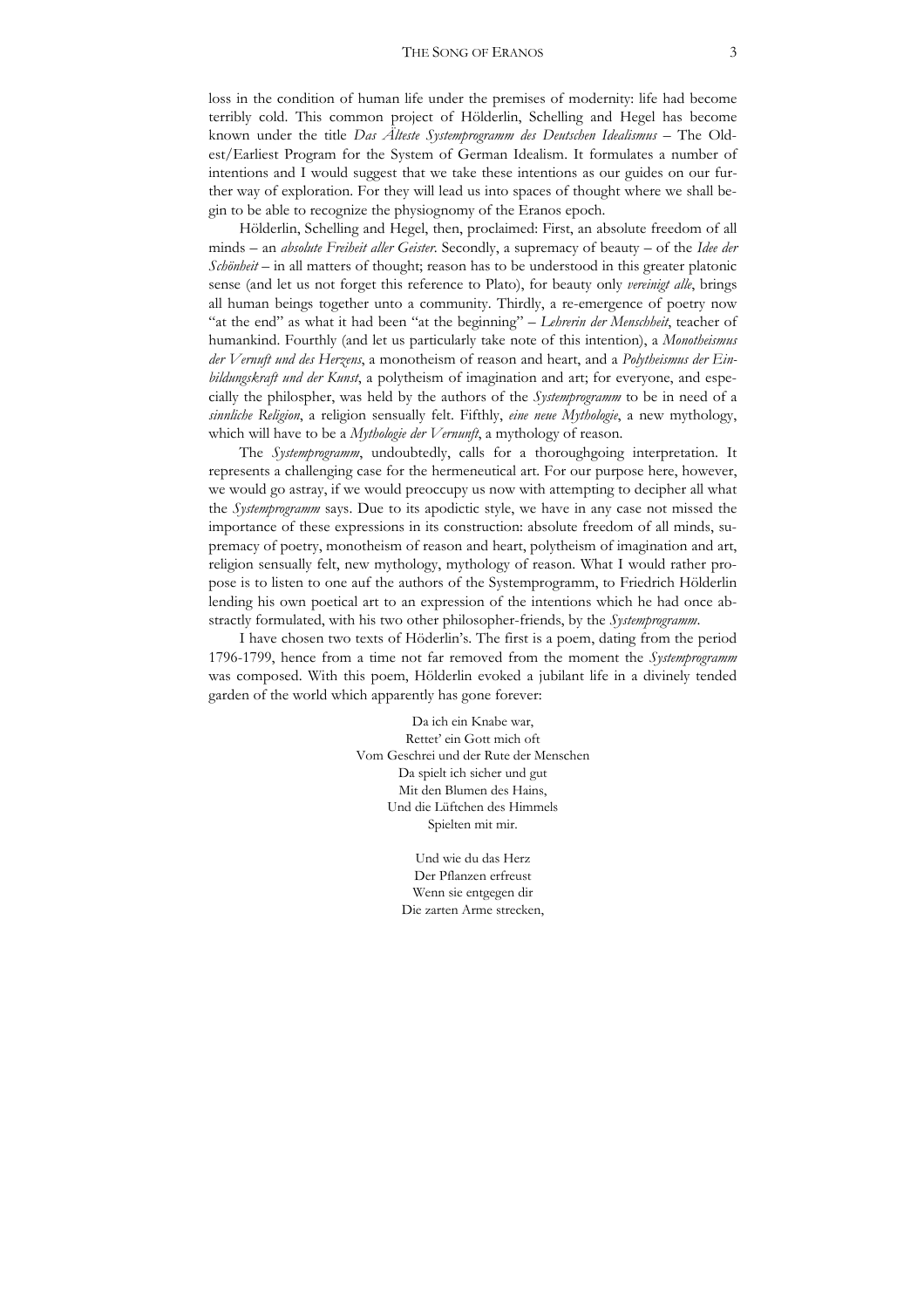So hast du mein Herz erfreut, Vater Helios! und, wie Endymion, War ich dein Liebling, Heilige Luna!

O all ihr treuen Freundlichen Götter! Daß ihr wüßtet, Wie euch meine Seele geliebt!

Zwar damals rief ich noch nicht Euch mit Namen, auch ihr Nanntet mich nie, wie die Menschen sich nennen, Als kennten sie sich.

> Doch kannt ich euch besser, Als ich je einen Menschen gekannt, Ich verstand die Stille des Äthers, Der Menschen Worte verstand ich nie.

> > Mich erzog der Wohllaut Des säuselnden Hains Und lieben lernt ich Unter den Blumen.

Im Arme der Götter wuchs ich groß.

The second text I draw from Höderlin's novel *Hyperion*, published in 1797/1799. It is a passage in a letter Hyperion has received from Diotima, his love, his muse (whose name was of course chosen by Hölderlin deliberately, as an echo of the figure of Diotima in Plato's *Banquet*). Now the divine voices, once filling a garden of the world, have faded. But, instead of the divinely tended garden, another paradigmatic image has appeared: A festive community among human beings at which no stranger lacks a friend and the tired souls of humans are again filled with the gaiety of gods:

"Ach! nun verließen so leicht sich nicht die geselligen Menschen; wie der Sand im Sturme der Wildnis irrten sie untereinander nicht mehr, noch höhnte sich Jugend und Alter, noch fehlt' ein Gastfreund dem Fremden, ... und die Götter erheiterten wieder die verwelkliche Seele der Menschen; es bewahrten die herzerhaltenden Götter jedes freundliche Bündnis unter ihnen. .... Ach! nun nahmen die Menschen die schöne Welt nicht mehr, wie Laien des Künstlers Gedicht, wenn sie die Worte loben und den Nutzen drin ersehn. ... entzündet von der ewigjungen Götter Glück war *alles Menschentum*, wie einst, *ein Fest*."

We are at the starting-point of the Eranos movement: the programmatic re-emergence, in German romanticism of the idea of a gathering, held for the purpose of offering, sharing, conviviality. The idea of religion sensually felt. The idea of opening again the doors to the truth of myths, to the humanity of the other, the stranger, the *Fremde*. The